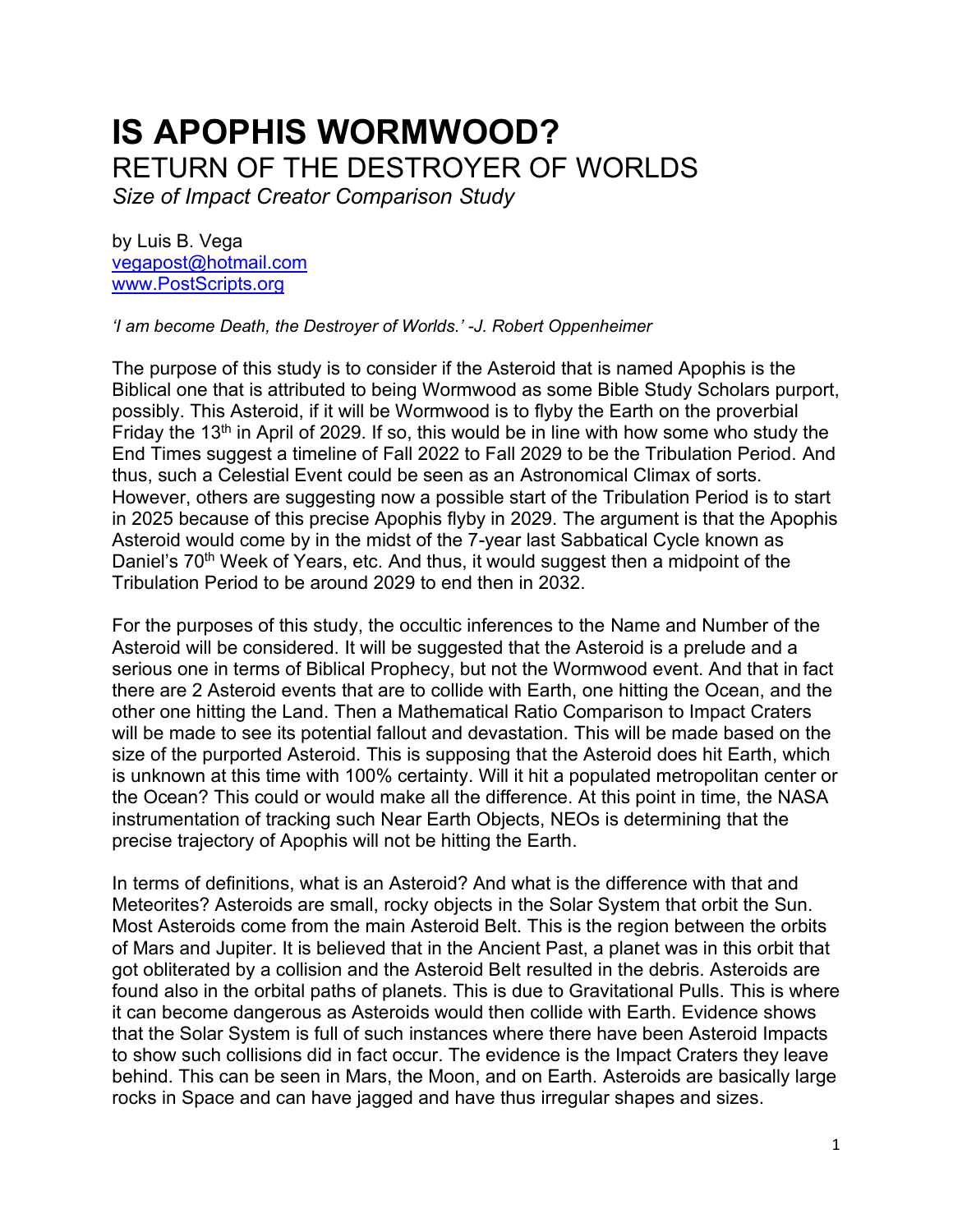# **The Basics**

Some Asteroids are 100s of miles in diameter, but many more are as small as pebbles. Most Asteroids are made of different kinds of rocks, but some have Clays or Metals, such as Nickel and Iron in the mix. According to NASA, a Meteor, as opposed to an Asteroid are those that all related to the flashes of light called 'Shooting Stars' once an Asteroid penetrates the Earth's Atmosphere. They are seen streaking across the sky and range in size from Dust Grains to small Asteroids. So, the main difference is the size and that when an Asteroid does enter Earth's Atmosphere at high speed and burn up, the Fireballs or are called Meteors. When a Meteoroid survives the penetration through the atmosphere and hits the Earth, it is called a Meteorite.

Here is the deal, Asteroids have 'hit' the Earth since recorded time. Meteorites hit the Earth on a daily basis as the Earth travels through various types of debris fields. So, this particular Asteroid Apophis is no exception. NASA has the Near Earth Object NEO tracking System that attempts to identify Near Earth Objects; but that is an overwhelming task. It is believed that only a small fraction of such NEO's are being tracked. In the recent decades, there have also been some near misses. Most however, up to this point have been 'close' but only within the distance between Earth and the Moon. This is still a significant distance and a 'close shave' in Astronomical terms. What is to be taken seriously is the projected nearness, if true that this Apophis will get as close as the myriad of Satellites roaming just above the Earth's Atmosphere.

It was discovered in June 19, 2004 by Tucker, Tholen and Bernardi. They were stationed in the Kitt Peak Observatory in the Tucson Desert of Arizona, the USA. Initially the Name given to it was 2004 MN-4. However, once the orbit was initially calculated, in June of 2005 it was changed to the Number, 99942. It was called Apophis, after the Greek mythological name of the Egyptian God, Apep, the Nemesis of the Sun God Ra. It is rather curious why the Number 999 was chosen as that is inversion of the infamous 666 Mark of the Beast. Perhaps it was just the Number next in line using that sequence. The Name Apep is considered the 'Lord of the Dead' or Underworld. He is the evil Serpent or 'Red Dragon' that dwells in the Dark Abyss the Egyptians called the Duat. Others would attribute this to Leviathan. He seeks to devour the Sun or Ra in its daily voyage given its Circuit, etc.

So, this is when the variables do start to get interesting and 'Apocalyptic' at least in inference. It is reported that 2 of the discoverers were fans of the TV series, Stargate SG-1 and named the Asteroid after one of the characters, Apophis. He is the entity or 'God' that threatened the early existence of Humanity on Earth. Thus, it seems that such an Asteroid is keenly identified as such, if it would be a 'Killer Planet' Asteroid, which this Researcher is not convinced of, thus far. However, the Ancient Alien storyline and inference is canny to the Biblical Narrative, if unbeknownst to them. In the Alien backstory, it is believed that this same Apophis was a 'God' that ruled Earth in 'Ancient Times' before the Adamic Race was created. This is exactly what the Bible alludes to in the person of Lucifer, who like Apophis is called the 'God of this World'. He is referred to as that 'Ancient Serpent, the Devil' and from the Old Testament, one has glimpses of how Lucifer 'walked in the midst of the Garden of Eden', as depicted in the Egyptian art.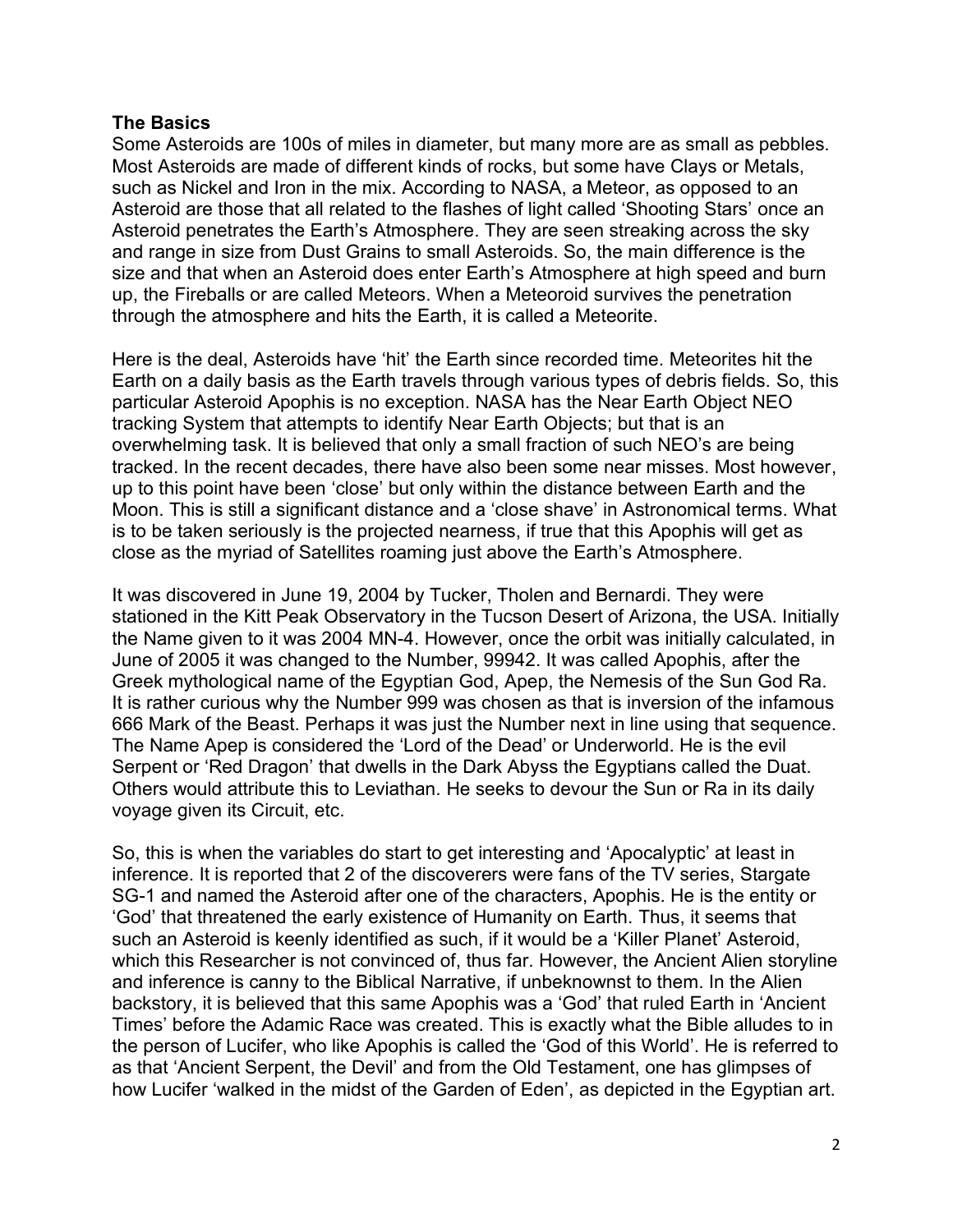## **Impact Crater Comparison**

The ancient Apophis motif appears to overlap with that of what is coming for sure, given the prophecies of the book of Revelation. The danger, one would acknowledge is that at that distance, being at the same orbits as Satellites, there is the potential for the Gravity of Earth to lock-in the Asteroid and bring it down to Earth. That will depend. It could happen. The other apprehension about this Apophis being Wormwood is that it does not clearly fit the prophetic parameters of what surely is to take place. Apophis in terms of size alone is nowhere near the size of a 'Blazing Mountain' or a Shining Star. Apophis is estimated to be a 'big' Asteroid, larger than most, true. If it does hit the Earth, it would cause damage but nowhere near the cataclysmic scale that the book of Revelation describes will be worldwide. Such events are projected to affect at least .33 of several variables worldwide: Ocean, Ships, Fish Life, Land, Rivers, Water and People.

This alone would range not in the millions but billions of People being affected. Apophis is only estimated to be around 1210-1350 feet long or 370-450 meters. For comparative size, the Asteroid would be as tall as the Empire State building. Or it could be compared to about 4 U.S. Football Fields long or about 5 Soccer Fields long. So, the question remains, how much damage could such an Asteroid of this size cause? As mentioned, NEO's or Asteroids, becoming Meteors or 'Shotting Stars' occur daily on Earth. Most are burned up as they enter the Earth's Atmosphere that serves as a 'Shield'. The question is, will this Asteroid be burned-up even before it hits Earth. What if portions are burned-up and will that mitigate the potential impact? For a base comparison, a known Impact Crater, the Meteor Crater in Arizona will be used to compare. Based on the impact size and depth, it has been calculated that the 'Impactor' diameter was to have been only 160 feet long or 50 meters causing the Impact Crater to be 560 feet deep.

For the Impact Crater Mathematica Ratio Comparison, the .7 miles across well-known and famous 'Mile' Meteor Crater is considered. This famous Meteor Crater is about 18 miles or 29 km outside Flagstaff, Arizona in the USA. This nearly mile wide Impact Crater is thus 3,900 feet in diameter or 1,200 meters. The depth of the Impact Crater is 560 feet deep or 170 meters deep. It is acknowledged that Apophis would be the largest known Asteroid to ever come this close to Earth. If it will have a direct landmass impact, based on a Mathematical Proportion formula, the Impact Crater could have the following calculation of how wide the Impact Crater would be. In essence, at worst, this Apophis Asteroid would be a 'City Killer'. And this is, if it hits a densely populated area. Apophis' Impact Crater would be 5 miles across and 2,800 feet deep. This would be considered a 'small' Asteroid in comparison to the top 10 Asteroids that have already hit Earth.

#### *Meteor Crater Apophis*

*160 feet wide Impactor = ~1200 feet wide* 3,900 feet wide Impact Crater

*560 feet deep 2,800 feet deep*

*160X = 4,680,000*

*X= 29,250 feet wide/diameter Impact Crater or ~9000 meters = ~5 miles wide / ~8 km*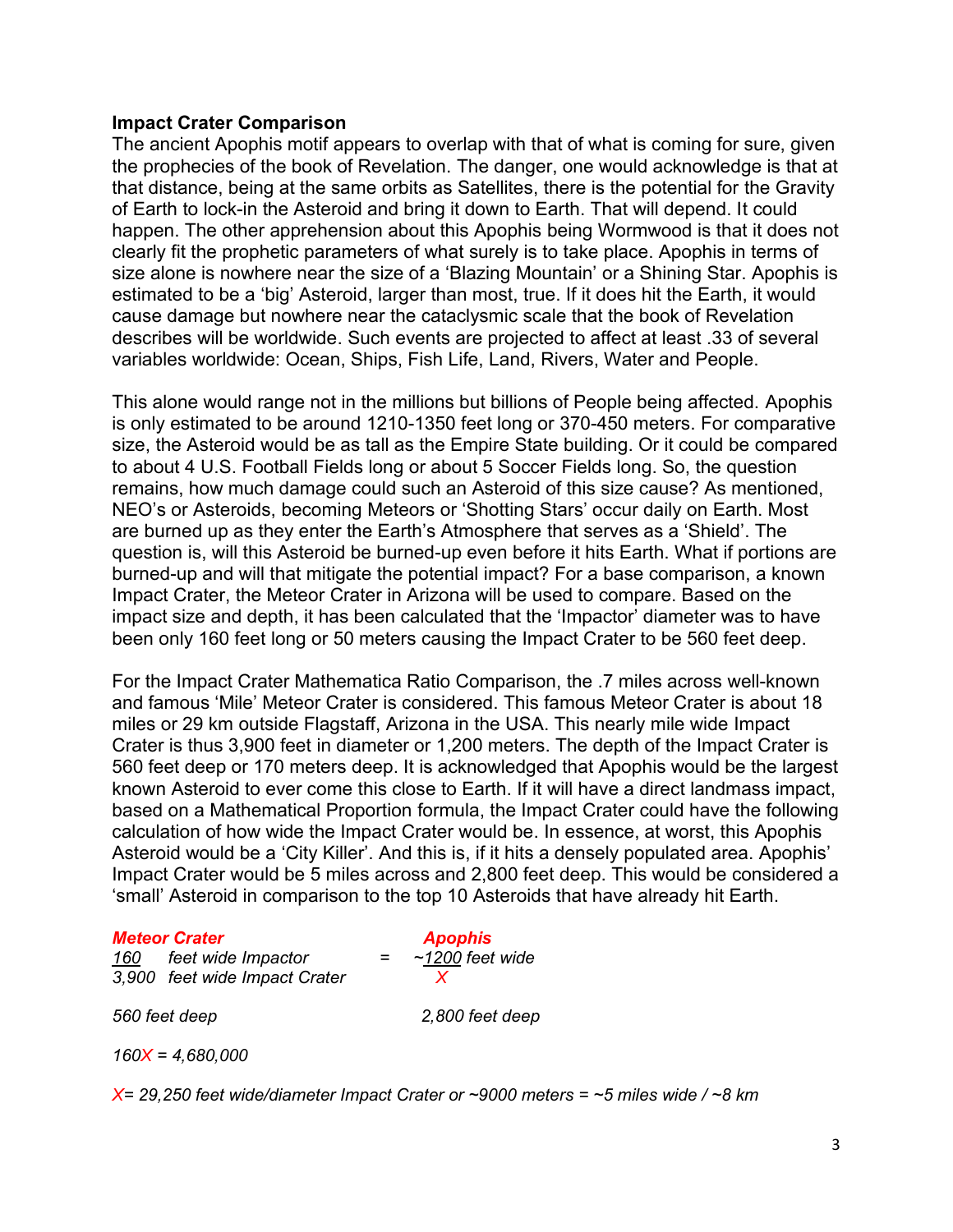## **Collision Consequences**

If Apophis does hit the Earth, and a densely populated area like Washington D.C., the Impact Crater size would be about as big as the entire breath of the core Washington D.C. Mall from the Lincoln Monument to just beyond the Robert Kennedy Stadium. With the amount of Impact Energy, this would amount to a Nuclear detonation of the Russian Czar Bomba. This would be just over a 50 MT Nuclear Detonation that would take out an entire city. The blast would be felt at least 500 miles/800 km from Washington D.C., as far as Indianapolis where windows would shatter due to the Shockwave. Aside from the core Impact Crater of about 5 miles wide/8 km, a subsequent area of the Greater D.C. up to 20 miles/32 km would all be flattened. At the 40 mile range/64 km, there would still be significant infrastructure damage and severe injuries to People.

It would be estimated that around 2.5 million People would die instantaneously due to the fire ball. And another 1.3 million People would suffer significant bodily injuries as far as the 40 mile/64 km radius. This would range from blindness; 3<sup>rd</sup> degree burns and/or organ damage/bleeding, etc. Thus, based on this Mathematical Ratio Comparison, Apophis is a significant Asteroid to consider the potential damage and loss of life, but it is nowhere near the catastrophe as depicted in the book of Revelation where it is to affect .33 of the planet in various forms if it were to hit the Earth. The following are some specifics based on the NukeMap computer model of such a detonation's effects.

# *Heavy blast damage radius (20 psi): 5 miles / 8 km.*

*At 20 psi overpressure, heavily built concrete buildings are severely damaged or demolished; fatalities approach 100%. Often used as a benchmark for heavy damage in cities. Optimal height of burst to maximize this effect is 3 miles / 6 km.*

## *Moderate blast damage radius (5 psi): 12 miles / 20 km*

*At 5 psi overpressure, most residential buildings collapse, injuries are universal,*  fatalities are widespread. The chances of a fire starting in commercial and residential *damage are high, and buildings so damaged are at high risk of spreading fire. Often used as a benchmark for moderate damage in cities. Optimal height of burst to maximize this effect is 7 miles / 11 km.*

## *Light blast damage radius (1 psi): 54.3 km (9,270 km²)*

*At around 1 psi overpressure, glass windows can be expected to break. This can cause many injuries in a surrounding Population who comes to a window after seeing the flash of an Asteroid explosion of this size, which travels faster than the Pressure Wave. The explosion is often used as a benchmark for light damage in cities. Optimal height of the burst to maximize this effect is 10 miles / 17.2 km high.*

Thus, if this Apophis Asteroid is to hit the Earth, it would take out a major City if it will hit a densely populated area like Washington D.C. The surrounding area of infrastructure to the 40 mile maker/64 km would be destroyed. However, by contrast if the Asteroid hits the Ocean or a remote Desert area like Meteor Crater in Arizona, then the damage and life lost would be near 0. Thus, obviously, the damage and life lose at its maximum level would not even approach the billions that the 2 coming Asteroids will be causing.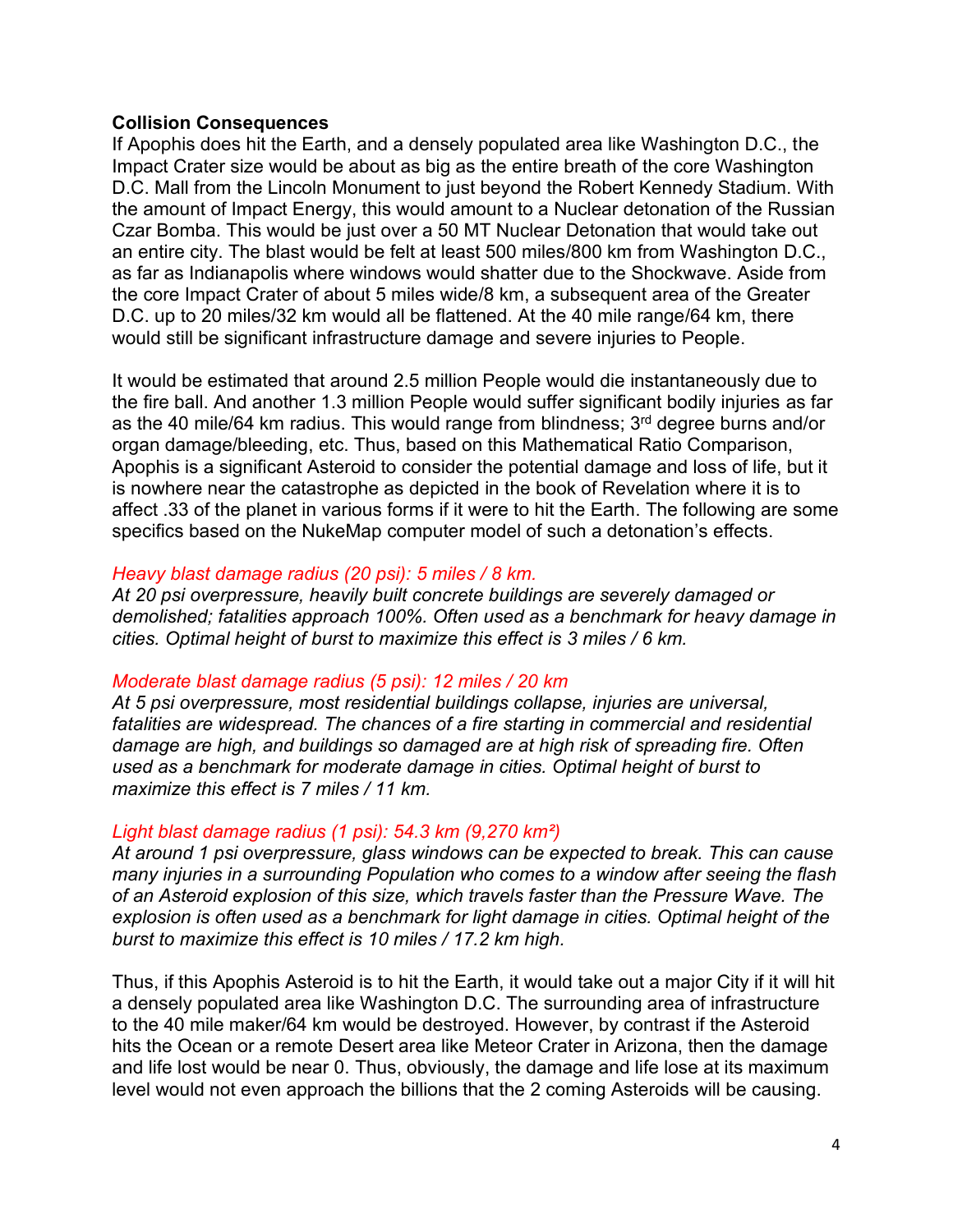# **Time Specific**

It is not a matter of if but when an Asteroid will hit Earth. The mathematical probability is significant. And as prior impacts are evident across the globe, it is just a matter of time. However, Apophis will be at best just a 'City Killer with about ~3 million total casualties but not in terms of .33 percent of the Earth's being affected and where potentially billions will suffer either death or damage. It has been said that there is no 'Average Thermonuclear Bomb' and thus no 'Average Asteroid' to play Life-and-Death with. One is sure it would not be 'Average' though if one is unfortunate to live in such a city that would be destroyed. Consider that thus far, there have been over 3000 such man-made Thermonuclear Weapon Detonations set-off on Earth. The yields have ranged from 100 KT all the way up to the Czar Bomba at 50 MT. But what is worse than an Asteroid is the Radiation that they all have produced around the World.

For comparison to an Asteroid Impact Crater of 5 miles that Apophis would make, a 1 MT Nuclear Weapon detonated at the surface will make a crater about .5 mile or .8 km in diameter and 200 feet or 60 meters deep. If detonated in the air it would most likely not make an Impact Crater at all. The point is that the initial Nuclear Detonations were small in comparison to what is possible now. For example, the Sedan Nuclear Test in 1962 left an Impact Crater of about 300 feet/100 meters deep with a diameter of ~1250 feet or 390 meters. Albeit it was a Hydrogen Bomb with a yield of 104 KT placed 640 feet or 194 meters below ground. The blast moved 11,000,000 tons of Earth. The Sedan shot spread Radiation Fallout from Nevada to as far away as Iowa and Illinois. It accounted for 7% of the Radiation released from all Nuclear Tests in the United States up to that point.

Then there was the Castle Bravo Nuclear Test that was a near Nuclear Disaster. The Detonation had twice the expected yield and exposed thousands of People, Flora and Fauna to dangerous levels of Radioactivity. The site was uninhabitable until 1980. What about Wormwood? Revelation is outlined by a 7-7-7 Judgment that unfolds like an onion. They are the 7 Seals, the 7 Trumpets and then the 7 Bowl Judgments. The last Trumpet unleashes the Trumpets and the 7th Trumpet unleashes the Bowl Judgments, etc. The following is 1 interpretation of Revelation and how Wormwood comes into play. There are to be 2 Asteroids to hit the Earth, 1 in the Ocean, then a 2<sup>nd</sup> one in the Earth. Wormwood would be the  $2<sup>nd</sup>$  one in fact. Most believe that due to how the book is set-up and interpreted, the Bowls for example mirror or reiterate the Trumpets. One does not believe this to be the case.

## *Asteroid #1:*

*Revelation 8:8 The 2nd Angel sounded his Trumpet, and something like a Huge Mountain, all ablaze, was thrown into the Sea. A .33 of the Sea turned into Blood, 9 a .33 of the Living Creatures in the Sea died, and a .33 of the Ships were destroyed.*

#### *Asteroid #2*

*Revelation 8:10 The 3rd Angel sounded his Trumpet, and a Great Star, blazing like a Torch, fell from the sky on a .33 of the Rivers and on the Springs of Water— 11 the name of the Star is Wormwood. A .33 of the Waters turned Bitter, and many People died from the Waters that had become Bitter.*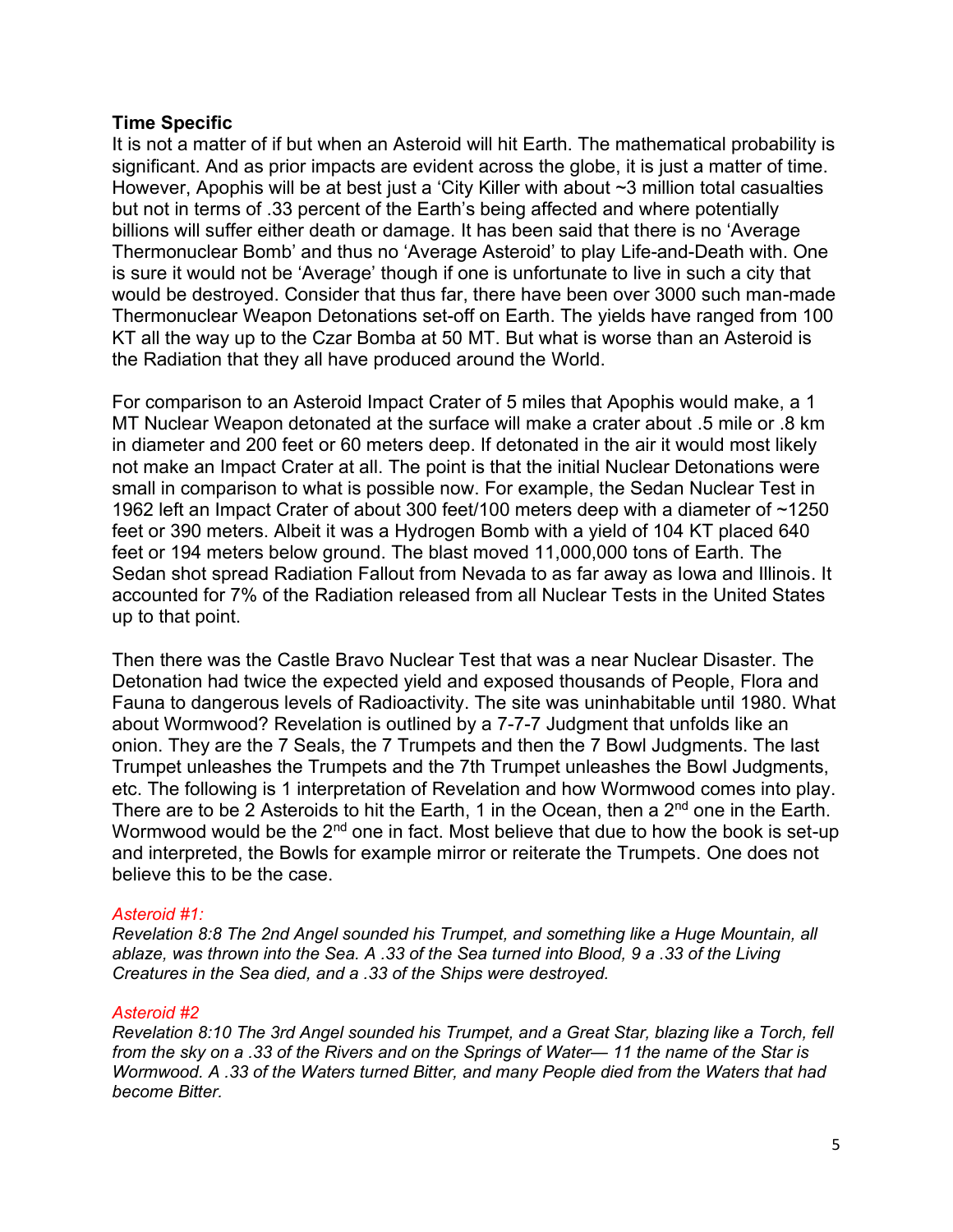# **Wormwood**

As one can see, there appears to be 2 events, 2 impacts, consecutive of each other, in effect 2 Asteroids. Why 2? One believes that this account is telling of how, at this point in time during the Tribulation, the flyby of Planet X that will come swinging by will cause these 2 Asteroids as they are discharged from its orbit as the Earth crosses its path, twice. Based on prior models and calculation of Planet X's size, being 7x that of Jupiter, the Earth would then cross its path twice, about 5 months apart and thus 2 occasions to have an Asteroid hit Earth. Once would be in the Ocean, then the other in the Land. Still, the date approaches, this idea that this Apophis Asteroid is Wormwood is becoming more popular though. Wormwood means 'bitter' and as such, most People believe it will be only 1 Asteroid that will be hitting Earth and that in a land mass. This would then be the case of how the Toxic Metals in the Asteroid would contaminate the Waters and Rivers immediately surrounding that area.

It is reminiscent of what occurred in Chernobyl. This assertion was brought up in an online blog about Wormwood possibly hitting the Chernobyl area. Not sure if most People are aware but Chernobyl in Ukrainian means 'Bitter' as in Bitter Waters. That is exactly what the Nuclear Meltdown did back in 1986; Nuclear as in a 'Star' reaction it created during its reaction. The Chernobyl Nuclear Meltdown contaminated all the surrounding Water, Soil, Trees, Rivers, Animals etc. All the People within a 40-mile/64 km Radius had to be evacuated. Whole Forests were cut down, and Animals had to be Euthanized. Yet, after all these years Animal Life has returned and giant Radio-Wave Antennas have been set up to mitigate the Radiation. There is a great movie called, 'Chernobyl 1986' that came out in recently. It is historically very accurate and was banned in the Ukraine. Here is the link to the Trailer. It is highly recommended to watch as it is very sobering.

## *Movie Trailer: 'Chernobyl 1986' <https://www.youtube.com/watch?v=vj8kx2ueA2s>*

From a purely Eschatological point of view and interpretation, one believes that the flyby of the 2<sup>nd</sup> Sun System, Planet X or the return of the Red Dragon will be what Christ Jesus will be using, in part to execute the Seal/Trumpet/Bowl Judgment upon the Earth. And again, this Apophis, due to its Name and Number is eerily inferencing what is to come during the Tribulation Period, in one's opinion. But the effects of Apophis impact, due to its size will not be, cannot be the cause of .33 of all the Waters and Rivers turning bitter in the planet. The size of the 2 Asteroids that are coming will be gigantic in size comparison and they will not only be 'City Killers' but 'Earth Killers'.

The devastation of these 2 Giant Asteroids, the 'Size of a Blazing Mountain' in the 1<sup>st</sup> case, will be the cause of all those worldwide Earthquakes, Pole Shifts, Tsunamis, that are horrifically described in the book of Revelation. As it is, the incoming Planet X is already having the effects now that is leading-up to the Tribulation Period with worldwide cataclysmic upheavals. The evidence? There has been a dramatic uptick in the recent decade of the frequency and intensity of Volcanoes, Earthquakes, Natural Disasters, changes in Natural Weather Patterns, Sink Holes, etc. In part, it is due to Man's manipulation with Weather Weapons, HAARP and other means.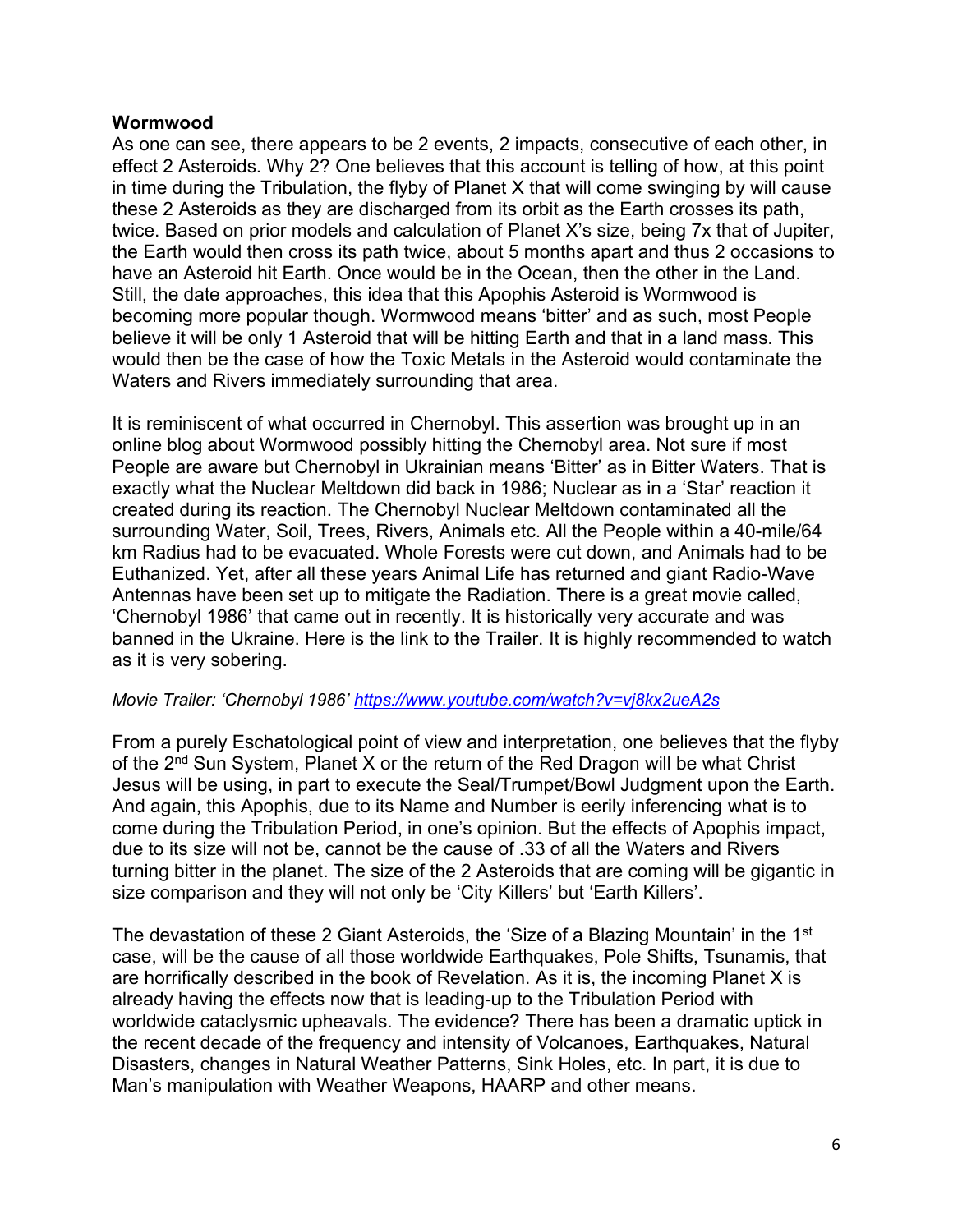# **Super Mega-Asteroid Impacts on Earth**

According to theverybesttop10.com, the following are the top 10 largest Impact Craters caused by Asteroids that have hit Earth. The purpose of this listing is to compare the apparent Impact Size of Apophis with other known Impact Crater sizes. Based on this comparison, it is thus suggested that Apophis is nowhere near the listing of the top 10 Impact Creators created by Asteroids with only a 5-mile wide diameter. And that is will not be the infamous Wormwood of the book of Revelation as that event will affect 1/3 of the entire portion of the planet, etc.

## *10 – Kara Crater, Russia (40 Mile Diameter)*

*It was formerly believed that these 2 sites were 2 separate craters and that they formed a twin impact structure from a large-scale meteorite hit in the late Cretaceous.*

#### *9 – Morokweng Crater, South Africa (43 Mile Diameter)*

*In May, 2006, a group of Scientists drilling into the site announced the discovery of a 25 cm diameter fragment of the original asteroid at a depth of 770 m below the surface.*

#### *8 – Chesapeake Bay Crater, United States (53 Mile Diameter)*

*The continual slumping of the rubble within the Crater has affected the flow of the Rivers and shaped the Chesapeake Bay. The Impact Crater created a long-lasting topographic depression.*

#### *7 – Acraman Crater, Australia (56 Mile Diameter)*

*The discovery of the Crater and independent discovery of its Ejecta were first reported in the Journal Science in 1986. The evidence for impact includes the presence of Shatter Cones.*

#### *6 – Manicouagan Crater, Canada (61 Mile Diameter)*

*The Manicouagan Crater is one of the oldest known Impact Craters and is the largest 'visible' impact crater on Earth, located primarily in Manicouagan Regional County.*

#### *5 – Woodleigh Crater, Australia (75 Mile Diameter)*

*The Woodleigh impact event, originally thought to have occurred between the Late Triassic and Late Permian, is now thought to date from millions of years ago.*

#### *4 – Sudbury Basin, Canada (81 Mile Diameter)*

*The basin is located on the Canadian Shield in the city of Greater Sudbury, Ontario. The former municipalities of Rayside-Balfour, Valley East and Capreol lie within the Sudbury Basin.*

#### *3 – Vredefort Crater, South Africa (118 Mile Diameter)*

*The Vredefort crater is the largest verified Impact Crater on Earth, more than 300 km across when it was formed.* 

#### *2 – Chicxulub Crater, Mexico (186 Mile Diameter)*

*The crater was discovered by Antonio Camargo and Glen Penfield, geophysicists who had been looking for petroleum in the Yucatán during the late 1970s.* 

#### *1 – Popigai Crater, Russia (190 Mile Diameter)*

*The shock pressures from the impact instantaneously transformed Graphite in the ground into Diamonds within a 13.6 km radius of the Impact Point. These Diamonds are not only inherited the tabular shape of the original Graphite Grains but they additionally preserved the original Crystals' delicate striations.*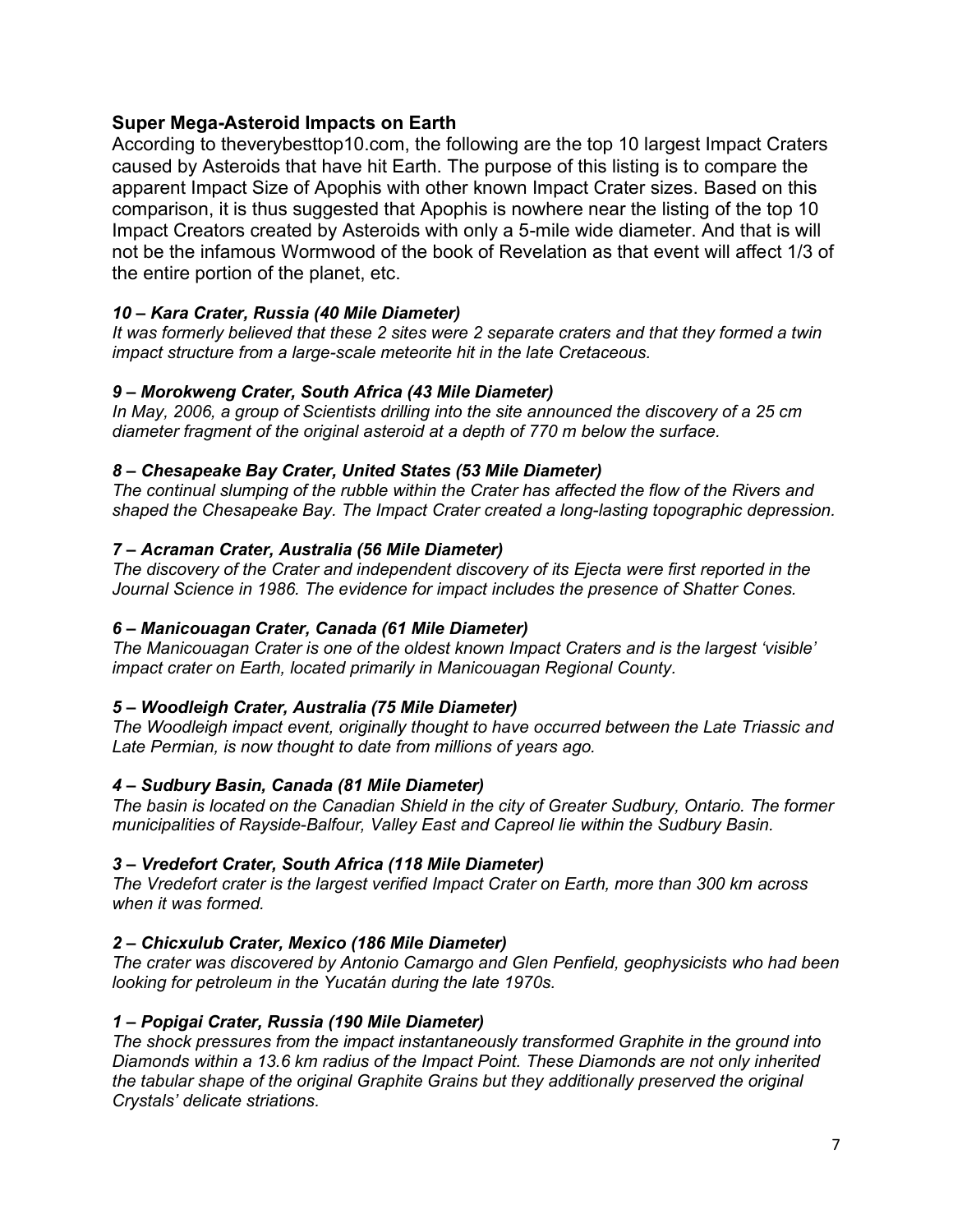The Planet X, Nemesis, the Red Dragon phenomena is intertwined with Astronomy and Biblical perspectives and Apophis could very well play a part in this prophetic unfolding to come. One does believe also that during the Tribulation Period, this 'Red Dragon' will astronomically be part of the Planetary Array in the Constellation of Virgo during the midpoint of the Tribulation Period. It is that which will truly fulfill the Revelation 12 Sign in its entirety for example, Astronomically. But it does say in Revelation that 1 of the reasons for the Seal Judgments is to 'Destroy those who Destroy the Earth'. It is evident that the Powers-That-Be do not only want to destroy Humanity and reconstitute it in their 'Own Image', but so too do they want to reconstrue the Earth.

But in the process of Chem Trailing for example or altering the Weather Patterns, such have reeked damages that are now irreversible. As to the 'sensationalizing' of the Apophis Theory? One does not see anything wrong with People writing books or doing presentations in the interviewing circuit about this Asteroid Apophis being Wormwood Theory. Based on such suppositions, Apophis could be seen as possibly being the Wormwood of the Bible and end time Judgments according to the book of Revelation. One is not wanting to 'steal the thunder' of such an assertion that does merit some attention as certain peculiarities attributed to the Asteroid are striking.

As mentioned, this is by way of its Name and Number that appear to be in line with Biblical prophecy and the Apocalyptic scenarios of the last years leading-up to the return of Jesus Christ. However, Apophis is not Wormwood based on Impact Crater and a Mathematical Ratio Comparisons. It is highly suggested that even if the Asteroid does hit Earth and does hit a major metropolitan area, the life loss and damage at most would not happen, will happen compared to the scale as depicted in the book of Revelation. Apophis is not and will not be a 'Planet Killer' but more so, a 'City Killer'. Thus, Apophis is not the Wormwood of the Bible based on the book of Revelation cataclysms.

**Main Sources** NEO's: <https://cneos.jpl.nasa.gov/> NASA.gov <https://nuclearsecrecy.com/nukemap/> theverybesttop10.com Wikipedia.com

 $\mathcal{L}_\text{max}$  , where  $\mathcal{L}_\text{max}$  , we have the set of the set of the set of the set of the set of the set of the set of the set of the set of the set of the set of the set of the set of the set of the set of the set of

BOOK: **Insights into Planet X Phenomenon**  <https://www.amazon.com/dp/1716357829?tag=nice04f-20&linkCode=ogi&th=1&psc=1>

**ARTICLES #237: NUCLEAR DETONATIONS** <https://www.postscripts.org/ps-news-237.html>